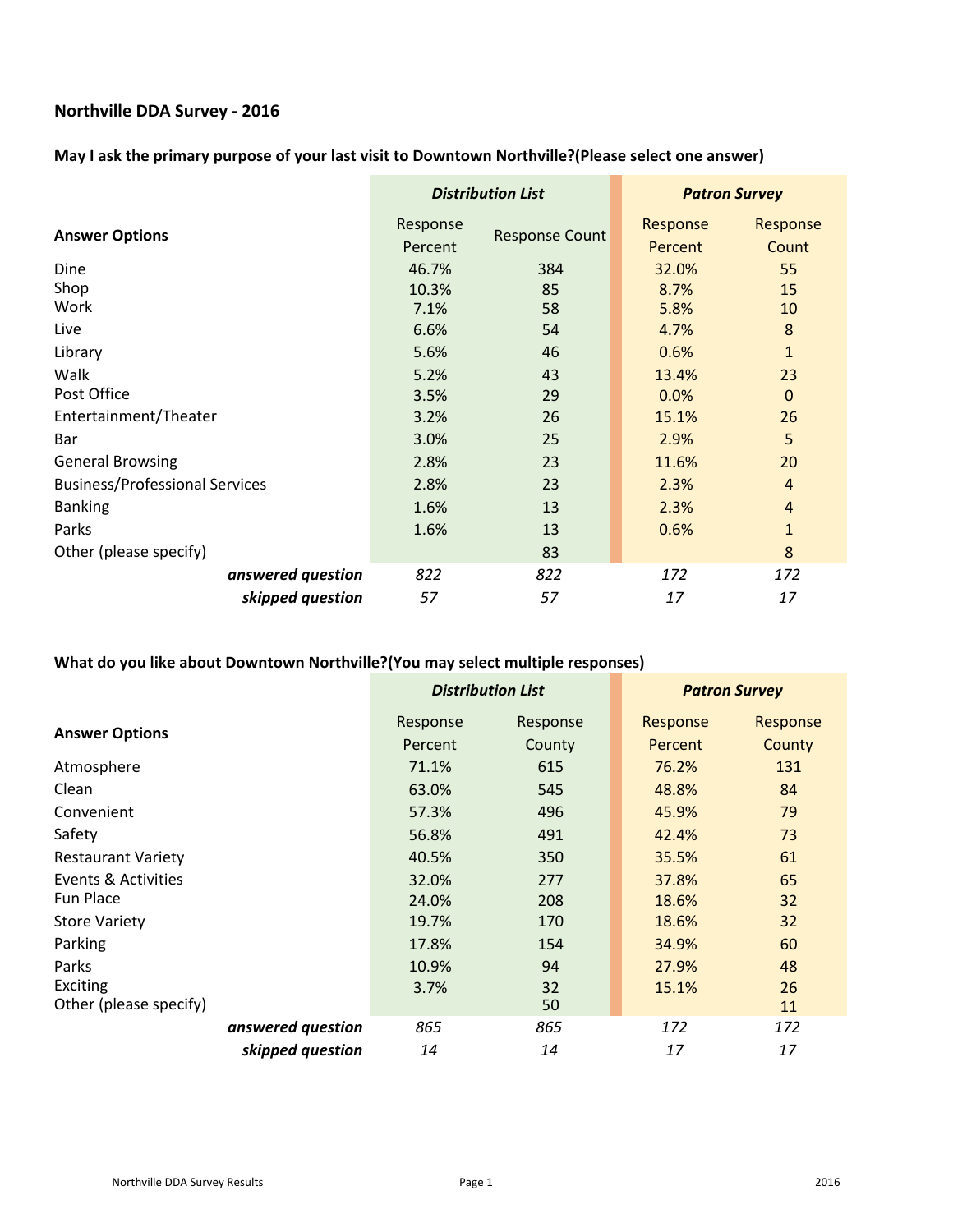**What, if anything, do you dislike about Downtown Northville?(You may select multiple responses)**

|                             | <b>Distribution List</b> |                       | <b>Patron Survey</b> |                   |
|-----------------------------|--------------------------|-----------------------|----------------------|-------------------|
| <b>Answer Options</b>       | Response<br>Percent      | <b>Response Count</b> | Response<br>Percent  | Response<br>Count |
| Not Enough Stores           | 39.2%                    | 328                   | 32.4%                | 36                |
| <b>Store Variety</b>        | 33.6%                    | 281                   | 20.7%                | 23                |
| <b>Store Hours</b>          | 31.4%                    | 263                   | 36.0%                | 40                |
| Not Enough Restaurants      | 30.2%                    | 253                   | 18.0%                | 20                |
| Parking                     | 24.3%                    | 203                   | 25.2%                | 28                |
| <b>Restaurant Variety</b>   | 19.6%                    | 164                   | 12.6%                | 14                |
| Vacancies                   | 17.4%                    | 146                   | 7.2%                 | 8                 |
| <b>Traffic</b>              | 10.8%                    | 90                    | 8.1%                 | $\overline{9}$    |
| <b>City Government</b>      | 3.6%                     | 30                    | 1.8%                 | $\overline{2}$    |
| Atmosphere                  | 2.2%                     | 18                    | 4.5%                 | 5                 |
| <b>Too Many Restaurants</b> | 1.2%                     | 10                    | 0.0%                 | $\Omega$          |
| Dirty                       | 0.7%                     | 6                     | 0.0%                 | $\Omega$          |
| Safety                      | 0.5%                     | $\overline{4}$        | 0.0%                 | $\mathbf 0$       |
| <b>Too Many Stores</b>      | 0.1%                     | $\mathbf{1}$          | 0.0%                 | $\Omega$          |
| Other (please specify)      | 101                      | 101                   | 27                   | 27                |
| answered question           | 837                      | 837                   | 111                  | 111               |
| skipped question            | 42                       | 42                    | 78                   | 78                |

**What additional factors would increase your frequency of visits to the Downtown?(You may select multiple responses)**

|                                          | <b>Distribution List</b>          |                       | <b>Patron Survey</b>              |                          |
|------------------------------------------|-----------------------------------|-----------------------|-----------------------------------|--------------------------|
| <b>Answer Options</b>                    | <b>Response</b><br><b>Percent</b> | <b>Response Count</b> | <b>Response</b><br><b>Percent</b> | <b>Response</b><br>Count |
| Increased variety of retail shops        | 61.1%                             | 521                   | 34.2%                             | 54                       |
| Increased variety of restaurants         | 47.7%                             | 407                   | 27.2%                             | 43                       |
| Extended store hours                     | 38.3%                             | 327                   | 29.7%                             | 47                       |
| Increased variety of bars / nightlife    | 31.4%                             | 268                   | 18.4%                             | 29                       |
| More affordable retail / restaurants     | 31.1%                             | 265                   | 19.6%                             | 31                       |
| Additional entertainment and events      | 27.0%                             | 230                   | 13.3%                             | 21                       |
| Better parking options                   | 22.7%                             | 194                   | 10.1%                             | 16                       |
| Increased park / green spaces            | 17.6%                             | 150                   | 15.2%                             | 24                       |
| Expanded transit options                 | 3.8%                              | 32                    | 2.5%                              | $\overline{4}$           |
| Nothing, Downtown Northville is perfect! | 3.8%                              | 32 <sup>2</sup>       | 19.6%                             | 31                       |
| Improved landscaping and design          | 3.3%                              | 28                    | 2.5%                              | $\overline{4}$           |
| Other (please specify)                   | 69                                | 69                    | 19                                | 19                       |
| answered question                        | 853                               | 853                   | 158                               | 158                      |
| skipped question                         | 26                                | 26                    | 31                                | 31                       |